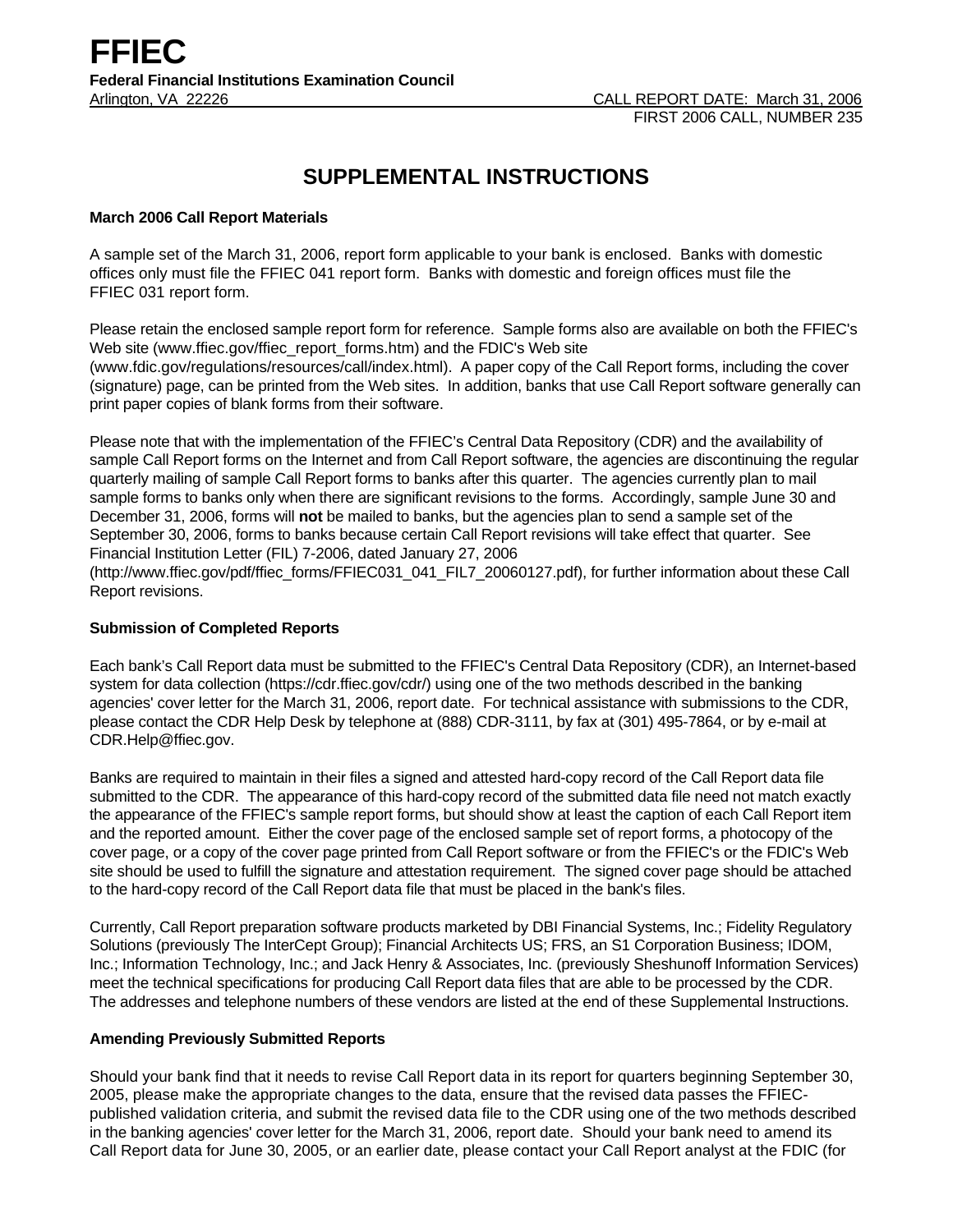national banks and FDIC-supervised banks) or your Federal Reserve District Bank (for state member banks) for instructions on how to submit amendments to prior period data. Corrections to prior period data are no longer accepted by Electronic Data Systems Corporation (EDS), the agencies' pre-CDR electronic collection agent.

# **FFIEC Instruction Books**

Enclosed with this quarter's Call Report materials is an update to your Call Report instruction book. Please follow the filing instructions on the inside of the cover page of the update package. The Call Report instructions are available on both the FFIEC's Web site (www.ffiec.gov/ffiec\_report\_forms.htm) and the FDIC's Web site (www.fdic.gov/regulations/resources/call/index.html). Copies of the Call Report instructions may also be obtained from the FDIC's Data Collection and Analysis Section (telephone toll free at 800-688-FDIC) or from your Federal Reserve District Bank.

# **"Oakar Deposit" Reporting No Longer Required**

With the enactment of the Federal Deposit Insurance Reform Act earlier this year, banks with "Oakar deposits" no longer need to report information on purchases and sales of deposits during the quarter. Therefore, banks with "Oakar deposits" that have engaged in such transactions during the first quarter of 2006 – as well as all other banks – should report zeros in items 8.a.(1), 8.a.(2), and 8.b of Schedule RC-O in their March Call Report.

## **Reporting Securities Borrowing and Lending Transactions on the Balance Sheet**

Banks are permitted to offset assets and liabilities in the Call Report balance sheet (Schedule RC) when a "right of setoff" exists. FASB Interpretation No. 39, *Offsetting of Amounts Related to Certain Contracts*, defines "right of setoff" and specifies what conditions must be met to have that right. FASB Interpretation No. 41 modifies Interpretation No. 39 to permit offsetting in the balance sheet of payables and receivables that represent repurchase agreements and reverse repurchase agreements when the agreements meet specified conditions. According to the AICPA Audit and Accounting Guide for Depository and Lending Institutions, Interpretation No. 41 does not apply to securities borrowing or lending transactions. Therefore, for Call Report purposes, banks should not offset securities borrowing and lending transactions in the balance sheet unless all the conditions set forth in Interpretation No. 39 have been met.

## **FASB Statement No. 123 (Revised 2004) and Share-Based Payments**

FASB Statement No. 123 (Revised 2004), *Share-Based Payment* (FAS 123(R)), requires all entities to recognize compensation expense in an amount equal to the fair value of share-based payments, e.g., stock options and restricted stock, granted to employees. Banks must adopt FAS 123(R) for Call Report purposes in accordance with the standard's effective date and transition provisions. Public companies other than small business issuers, including banks that are subsidiaries of such public companies, must adopt FAS 123(R) as of the beginning of their first fiscal year beginning after June 15, 2005. All other companies, including small business issuers and banks that are not subsidiaries of public companies, must adopt FAS 123(R) as of the beginning of their first fiscal year beginning after December 15, 2005. Thus, all banks with a calendar year fiscal year must implement FAS 123(R) as of January 1, 2006.

Under FAS 123(R), the "compensation cost for an award of share-based employee compensation classified as equity shall be recognized over the requisite service period," which is typically the same as the vesting period, "with a corresponding credit to equity (generally, paid-in capital)." The recording of the compensation cost also gives rise to deferred tax consequences, i.e., a deferred tax asset, that must be recognized (and evaluated for realizability). For Call Report purposes, the compensation expense should be included in Schedule RI, item 7.a., "Salaries and employee benefits," with the corresponding credit included in Schedule RC, item 25, "Surplus." In Schedule RI-A, Changes in Equity Capital, this credit should be included in item 5, "Sale, conversion, acquisition, or retirement of capital stock, net." This reporting treatment applies regardless of whether the shares awarded to the employee are shares of bank stock or shares of the bank's parent holding company.

## **Privatization of the Student Loan Marketing Association**

On December 29, 2004, the Student Loan Marketing Association (SLMA), a government-sponsored enterprise created in 1972, was dissolved. On that date, SLMA defeased its remaining debt obligations by transferring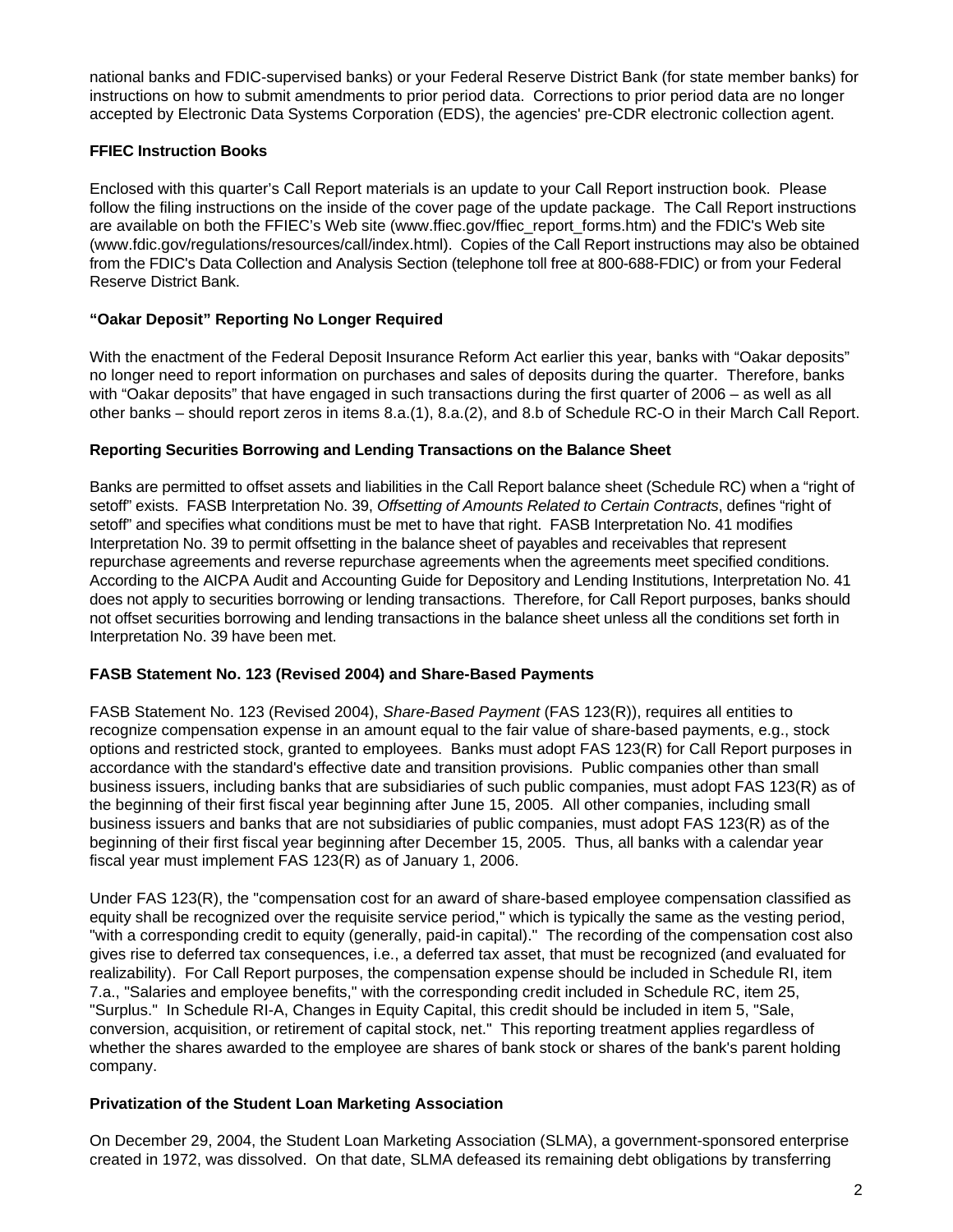them into a special and irrevocable trust and depositing U.S. Treasury securities with the trustee in amounts sufficient to pay the principal of and interest on its debt obligations. For Call Report purposes, banks should continue to report SLMA debt obligations held for purposes other than trading as securities issued by U.S. Government-sponsored agencies in Schedule RC-B, item 2.b. SLMA debt obligations held for trading purposes (in domestic offices) should continue to be reported as U.S. Government agency obligations in Schedule RC-D, item 2. Banks should refer to the guidance in their primary federal regulator's risk-based capital standards on the treatment of collateralized claims to determine the appropriate risk weight for these SLMA debt securities.

SLM Corporation, the successor to SLMA, is a private-sector corporation that has issued debt securities, including commercial paper. Banks should report SLM Corporation debt securities held for purposes other than trading as "Other domestic debt securities" in Schedule RC-B, item 6.a. SLM Corporation debt securities held for trading purposes (in domestic offices) should be reported as "Other debt securities" in Schedule RC-D, item 5. Banks should report holdings of securitized student loans issued by SLM Corporation (or its affiliates) as asset-backed securities in Schedule RC-B, item 5, unless held for trading purposes. Holdings of SLM Corporation common stock and preferred stock should be reported in Schedule RC-B, item 7, unless held for trading purposes. SLM Corporation debt securities, common stock, and preferred stock should be risk-weighted 100 percent. Its asset-backed securities should be risk-weighted in accordance with the ratings-based approach described on page RC-R-16 of the Call Report instructions.

# **Agency Prepayment-Linked Notes**

In 2004, the Federal National Mortgage Association and the Federal Home Loan Banks began to issue a type of fixed rate debt securities known as prepayment-linked or index amortizing notes. Principal and interest on the notes are paid monthly, with the principal payments indexed to the prepayment performance of a reference pool of mortgages or a reference mortgage-backed security. However, the notes are not collateralized by the mortgages or mortgage-backed security and they have stated final maturity dates that are generally 5 to 12 years from the date of issuance. Because these securities are direct unsecured obligations of the issuing government-sponsored agency, banks should report their holdings of these prepayment-linked notes in Schedule RC-B, item 2.b, if they are not held for trading purposes. In addition, these securities are considered structured notes because of their repayment characteristics and, if not held for trading purposes, must also be reported in Schedule RC-B, Memorandum item 4. For risk-based capital purposes, these agency prepaymentlinked notes are a claim on a U.S. government-sponsored agency and should be assigned a 20 percent risk weight.

## **Reporting the Number and Amount of Deposits and Uninsured Deposits in Schedule RC-O**

Banks must report the number and amount of deposit accounts of \$100,000 or less and of deposit accounts of more than \$100,000 in Schedule RC-O, Memorandum item 1. In addition, banks must report their estimated uninsured deposits in Schedule RC-O, Memorandum item 2. These Memorandum items cover deposits in domestic offices of the bank (and in insured branches in Puerto Rico and U.S. territories and possessions). When completing Memorandum items 1 and 2, banks should exclude deposits of consolidated subsidiaries held in the domestic offices of the bank (and in insured branches in Puerto Rico and U.S. territories and possessions) that have been eliminated in consolidation in accordance with the "Rules of Consolidation" in the General Instructions section of the Call Report instructions.

## **Tobacco Transition Payment Program**

The Fair and Equitable Tobacco Reform Act, commonly referred to as the "Tobacco Buyout," was enacted into law on October 22, 2004, as part of the American Jobs Creation Act of 2004. This Act established the Tobacco Transition Payment Program, which is administered by the U.S. Department of Agriculture (USDA). Under this program, the Commodity Credit Corporation (CCC) makes annual payments to eligible tobacco quota holders (i.e., landowners) and tobacco producers (i.e., farmers) from 2005 through 2014.

The CCC will not make a lump-sum payment to an individual quota holder or producer in lieu of annual payments. However, the statute and the rules implementing the tobacco buyout program permit a private party, such as a bank, to make a lump-sum payment to the quota holder or producer in return for the right to receive one or more of the annual payments to be made by the CCC under the buyout program. More specifically, a quota holder or producer can obtain a lump-sum payment from a bank or other party by executing an "assignment" of tobacco buyout payments or a "successor-in-interest" contract. Under both of these financing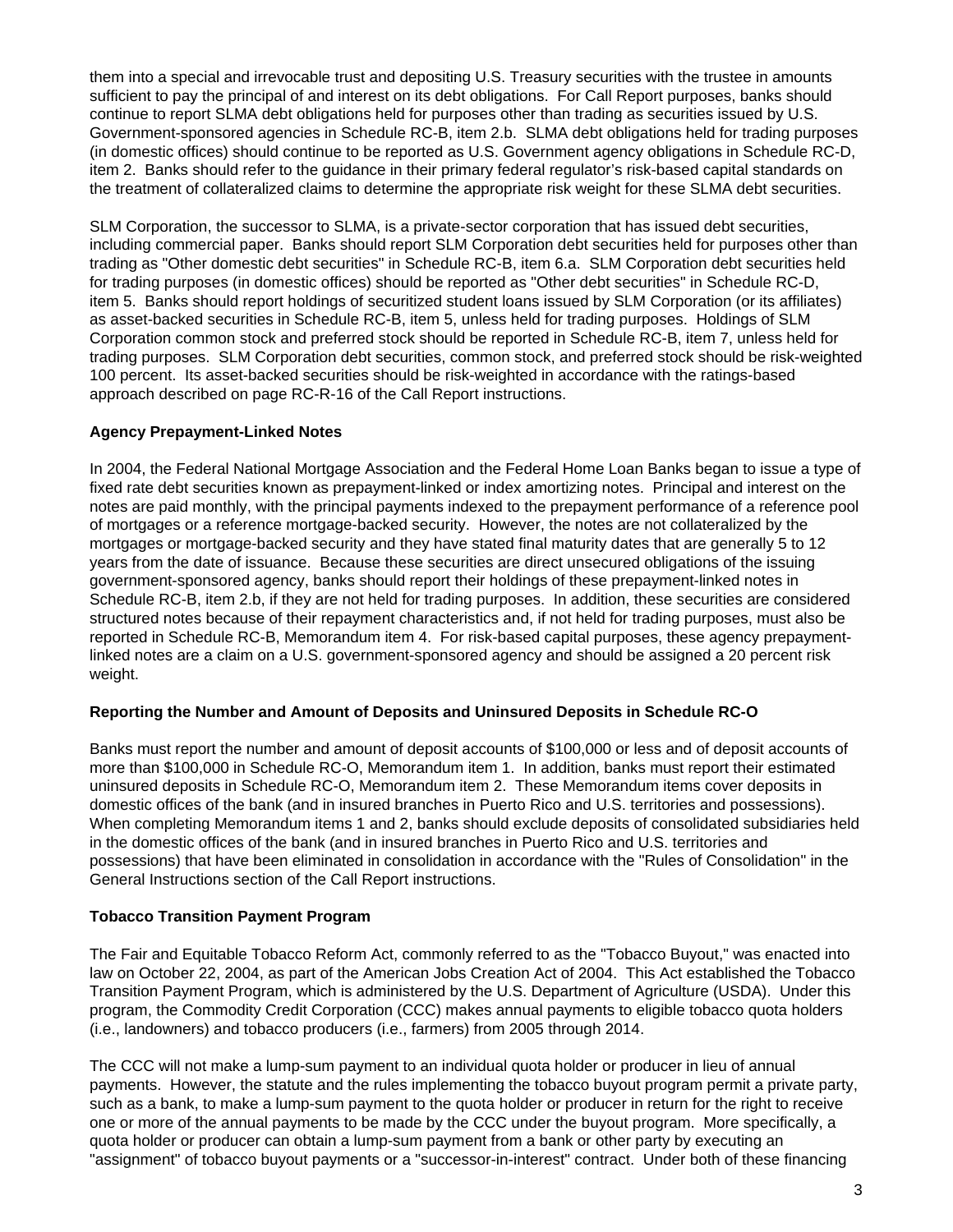arrangements, the consideration paid to the quota holder or producer must be greater than or equal to the present value of the transferred annual payments discounted at the prime rate plus two percentage points rounded to the nearest whole number. Assignment contracts and successor-in-interest contracts become effective only upon the approval of the CCC. The annual payments by the CCC will be made directly to the assignee or successor party.

However, any annual payments to be made to a bank or other party under an assignment contract will be reduced if the quota holder or producer owes any debt to an agency of the United States at any time over the life of the contract, thereby exposing the assignee to credit risk. On the other hand, on a successor-in-interest contract, a successor party obtains all rights to the transferred payments and the annual payments cannot be reduced for any debt owed by the quota holder or producer to an agency of the United States subsequent to the CCC's approval of the successor-in-interest contract. Nevertheless, the CCC will reduce any annual payments to the successor party if the successor owes any debt to an agency of the United States. In addition, to be eligible to be the successor to a producer contract, a bank or other party must have been in compliance with the wetlands and highly erodible land provisions of the USDA's regulations and with controlled substances statutes in 2002, 2003, and 2004.

Banks that enter into CCC-approved assignment contracts and successor-in-interest contracts and make lumpsum payments to tobacco quota holders or producers should report these financing arrangements as "Loans to finance agricultural production and other loans to farmers" in Schedule RC-C, part I, item 3. The discount reflected in these lump-sum payments should be recognized as interest income over the life of the contract using the interest method. For risk-based capital purposes, assignment contracts should be risk weighted at 100 percent because of the potential exposure to payment reductions for any debt owed by the quota holder or producer to an agency of the United States as outlined above. Successor-in-interest contracts from both quota holders and producers are, in essence, unconditionally guaranteed by the U.S. Government and should be risk weighted at zero percent.

## **Other-Than-Temporary Impairment of Securities**

Under FASB Statement No. 115, *Accounting for Certain Investments in Debt and Equity Securities*, an institution must determine whether an impairment of an individual available-for-sale or held-to-maturity security is other than temporary. An impairment occurs whenever the fair value of a security is less than its (amortized) cost basis. If an impairment is judged to be other than temporary, the cost basis of the individual security must be written down to fair value through earnings, thereby establishing a new cost basis for the security.

In November 2005, the FASB issued FASB Staff Position Nos. FAS 115-1 and FAS 124-1 to address the determination as to when an investment is considered impaired, whether that impairment is other than temporary, and the measurement of an impairment loss. The guidance in this FASB Staff Position is to be applied to debt and equity securities accounted for under FASB Statement No. 115, i.e., held-to-maturity securities and available-for-sale securities, and to equity securities that do not have readily determinable fair values that are accounted for at cost beginning in 2006. Under the FASB Staff Position, institutions should apply existing other-than-temporary impairment guidance to the determination of whether an impairment is other than temporary. Such guidance includes FASB Statement No. 115, EITF Issue No. 99-20, *Recognition of Interest Income and Impairment on Purchased and Retained Beneficial Interests in Securitized Financial Assets,* and Securities and Exchange Commission (SEC) Staff Accounting Bulletin No. 59, *Other Than Temporary Impairment of Certain Investments in Debt and Equity Securities* (Topic 5.M. in the Codification of Staff Accounting Bulletins).

## **Commitments to Originate and Sell Mortgage Loans**

Commitments to originate mortgage loans that will be held for resale, which are referred to as derivative loan commitments, are derivatives and must be accounted for at fair value on the balance sheet by the issuer. All loan sales agreements, including both mandatory delivery and best efforts contracts, must be evaluated by both the seller and the purchaser to determine whether the agreements meet the definition of a derivative under FASB Statement No. 133, *Accounting for Derivative Instruments and Hedging Activities*, as amended by FASB Statement No. 149, *Amendment of Statement 133 on Derivative Instruments and Hedging Activities*. Institutions must also account for loan sales agreements that meet the definition of a derivative, which are referred to as forward loan sales commitments, at fair value on the balance sheet. The agencies provided guidance on the appropriate accounting and reporting for these commitments in their May 2005 Interagency Advisory on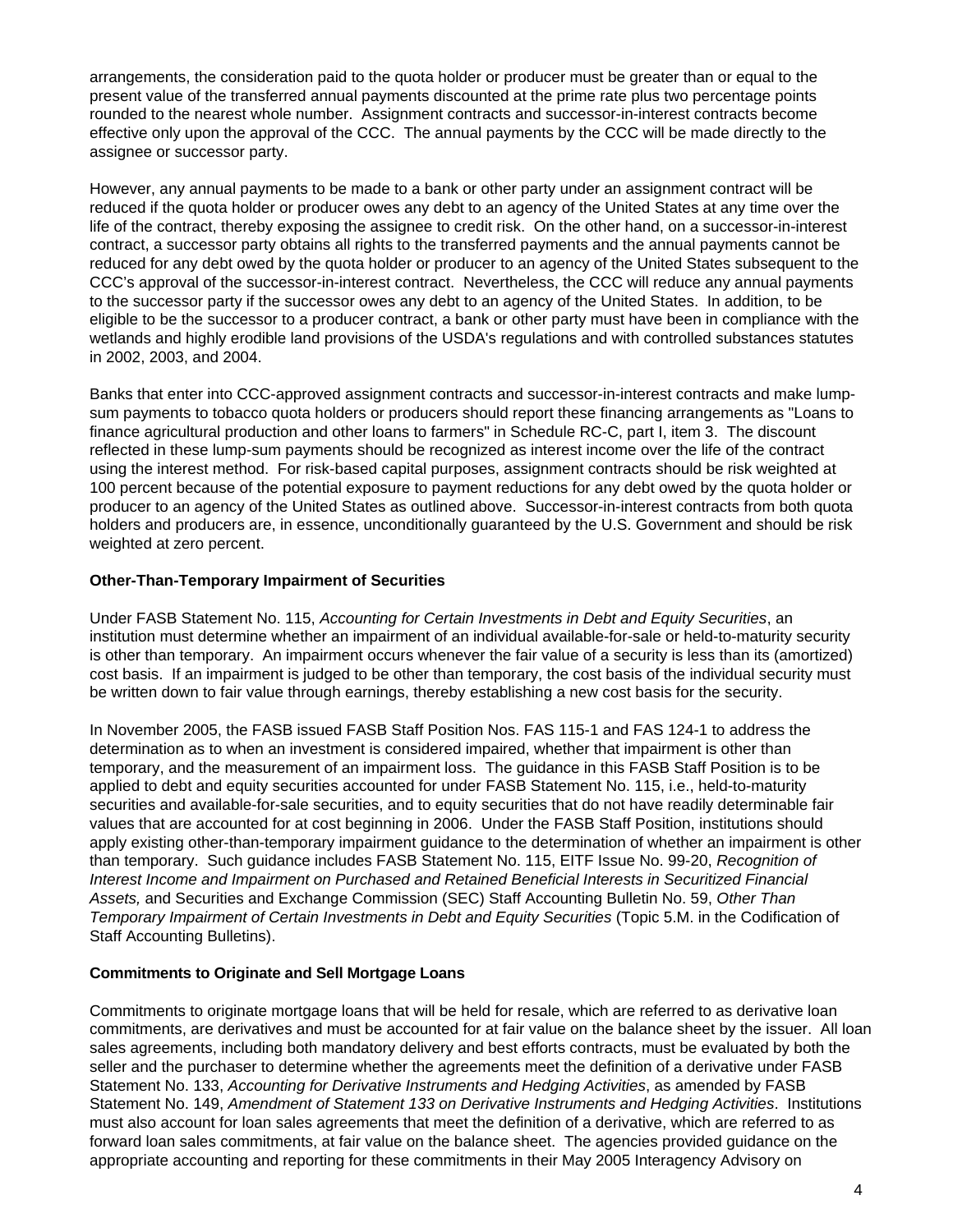Accounting and Reporting for Commitments to Originate and Sell Mortgage Loans, which can be accessed on each of the agencies' Web sites.

According to the advisory, under a typical derivative loan commitment, the borrower can choose to (1) "lock-in" the current market rate for a fixed-rate loan, i.e., a fixed derivative loan commitment; (2) "lock-in" the current market rate for an adjustable-rate loan that has a specified formula for determining when and how the interest rate will adjust, i.e., an adjustable derivative loan commitment; or (3) wait until a future date to set the interest rate and allow the interest rate to "float" with market interest rates until the rate is set, i.e., a floating derivative loan commitment.

Banks are expected to apply the guidance in the advisory when preparing their Call Reports. However, until certain questions that have been raised about floating derivative loan commitments are resolved, institutions should follow their existing reporting policies for floating derivative loan commitments and need not account for and report these commitments as derivatives for Call Report purposes. All other derivative loan commitments should be reported in the Call Report with a bank's over-the-counter written interest rate options in Schedule RC-L, Derivatives and Off-Balance Sheet Items, not as unused commitments in item 1 of Schedule RC-L. For further information on the reporting of loan commitments, please refer to the guidance on this subject in the Call Report Supplemental Instructions for June 30, 2005, which can be accessed via the FFIEC's Web site (www.ffiec.gov/PDF/FFIEC\_forms/FFIEC031\_041\_suppinst\_200506.pdf).

## **GNMA Mortgage Loan Optional Repurchase Program**

A seller-servicer must report all delinquent residential mortgage loans backing Government National Mortgage Association mortgage-backed securities that must be rebooked as assets in accordance with FASB Statement No. 140 (GNMA loans), whether they have been repurchased or are eligible for repurchase, as loans held for sale (Schedule RC, item 4.a) or loans held for investment (Schedule RC, item 4.b), based on facts and circumstances, in accordance with generally accepted accounting principles. In addition, if a bank services GNMA loans, but was not the transferor of the loans that have been securitized, and purchases individual delinquent loans out of the GNMA securitization, the bank must also report the purchased loans as loans held for sale or held for investment. All GNMA loans recognized as assets should be reported as past due in Schedule RC-N in accordance with their contractual repayment terms. Such delinquent GNMA loans should be reported in items 1.c, 10, and 10.b of Schedule RC-N.

An institution that forecloses on real estate backing a delinquent GNMA loan should report the property as "other real estate owned" and not as an "other asset" on the Call Report balance sheet. Effective this quarter, the agencies are adding a new subitem to Schedule RC-M, item 3.b, "All other real estate owned," in which institutions should separately disclose the amount of such foreclosed real estate.

#### **Reporting Asset-Backed Commercial Paper Conduits in Schedule RC-R**

An asset-backed commercial paper (ABCP) program is usually carried out through a bankruptcy-remote special-purpose entity, which generally is sponsored and administered by a bank to provide funding to its corporate customers by purchasing asset pools from, or extending loans to, those customers. The program provides funding for these assets through the issuance of commercial paper into the market. Typically, the sponsoring organization provides liquidity and credit enhancements to earn a favorable external rating on the commercial paper issued by the ABCP program.

In July 2004, the banking agencies issued a final rule that sets forth the risk-based capital treatment for assets in ABCP conduits that sponsoring banks are required to consolidate in accordance with FASB Interpretation No. 46 (Revised), *Consolidation of Variable Interest Entities*. The final rule permits sponsoring banks to exclude the consolidated ABCP program assets from their risk-weighted asset bases when they calculate their risk-based capital ratios. It also imposes a 10 percent credit conversion factor on eligible ABCP program liquidity facilities with an original maturity of one year or less that provide liquidity support to these programs. Eligible liquidity facilities with an original maturity exceeding one year remain subject to the current 50 percent credit conversion factor. In contrast, ineligible liquidity facilities (both short-term and long-term) are treated as direct credit substitutes or recourse obligations and are subject to a 100 percent credit conversion factor. In addition, any minority interests in consolidated ABCP programs are not eligible for inclusion in Tier 1 capital (or total riskbased capital) if the bank excludes the consolidated ABCP program assets from risk-weighted assets pursuant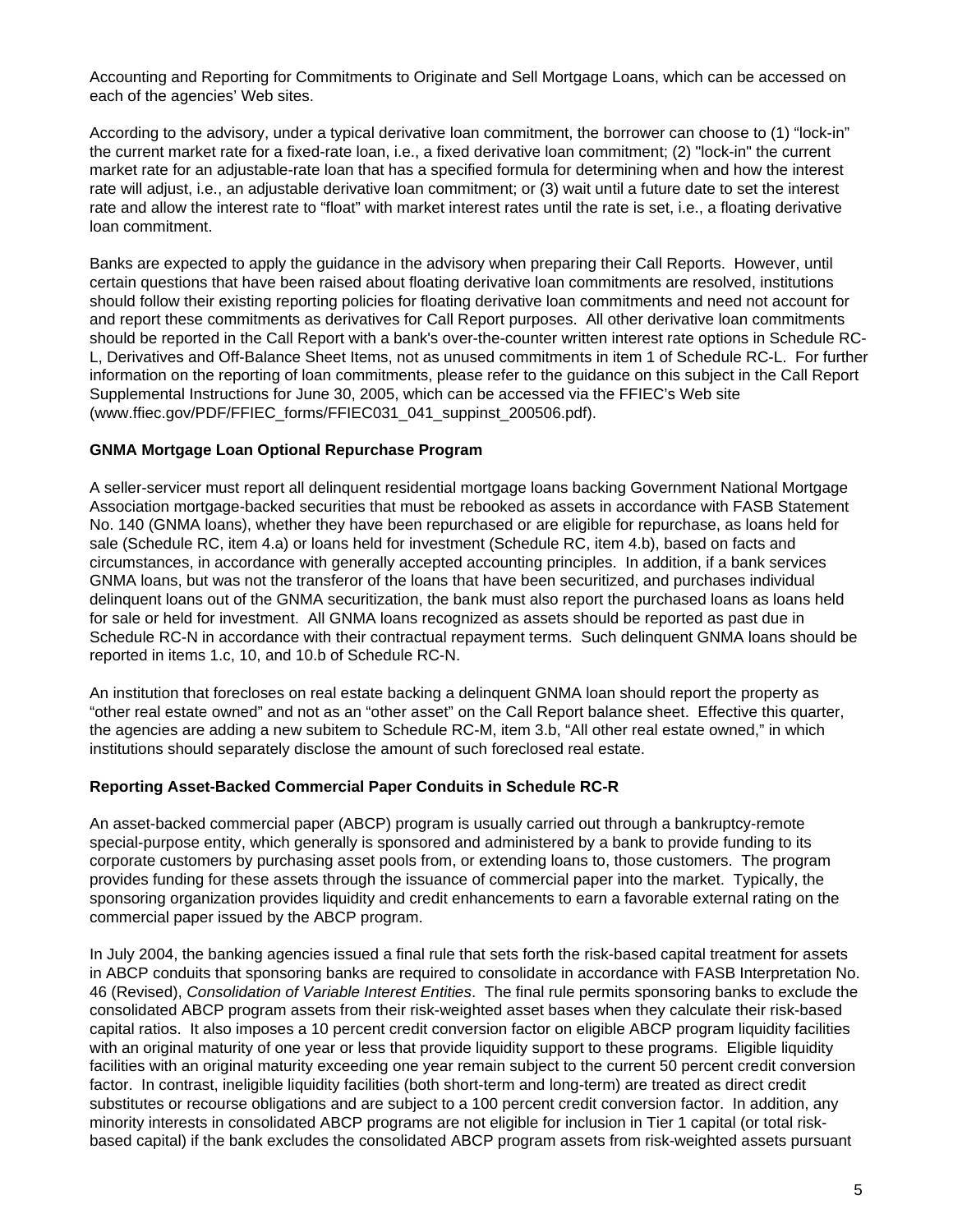to the final rule. Banks involved with ABCP programs should refer to the final rule for complete information on the risk-based capital treatment of these programs.

Under the agencies' final rule, bank sponsors of any consolidated ABCP programs should include the consolidated assets in the appropriate balance sheet asset categories when completing items 34 through 43, column A, in Schedule RC-R, Regulatory Capital. The amounts of these consolidated assets should also be reported in items 34 through 43, column B, "Items not Subject to Risk-Weighting," unless the bank has chosen to consolidate the ABCP program assets onto its balance sheet for risk-based capital purposes, as permitted under the final rule, and risk weights them accordingly. However, unless this consolidation option has been chosen, sponsoring banks must continue to hold risk-based capital against all exposures arising in connection with these programs, whether or not the programs are consolidated for accounting purposes, including direct credit substitutes, recourse obligations, residual interests, and loans. These exposures should be reported in the appropriate items of Schedule RC-R.

Banks that provide liquidity facilities to ABCP programs, whether or not they are the program sponsor, must report these facilities in the following manner in Schedule RC-R (unless a sponsor has chosen the consolidation option). The full amount of the unused portion of an *eligible* liquidity facility with an original maturity exceeding one year should be reported in item 53, column A. For an *eligible* liquidity facility with an original maturity of one year or less, 20 percent of the unused portion of the facility should be reported in item 53, column A, to produce the effect of a 10 percent conversion factor when reporting the credit equivalent amount of the liquidity facility in item 53, column B. For *ineligible* liquidity facilities (both direct credit substitutes and recourse obligations), banks should report the full amount of the unused portion of the facility in Schedule RC-R, item 51, column A. Finally, any minority interests in consolidated ABCP programs should not be included in Schedule RC-R, item 6, "Qualifying minority interests in consolidated subsidiaries," if the consolidated program assets are excluded from risk-weighted assets.

#### **FASB Interpretation No. 46 (Revised),** *Consolidation of Variable Interest Entities*

Banks should continue to follow the guidance provided on this subject in the Call Report Supplemental Instructions for June 30, 2005. These Supplemental Instructions can be accessed via the FFIEC's Web site (www.ffiec.gov/PDF/FFIEC\_forms/FFIEC031\_041\_suppinst\_200506.pdf).

#### **Reporting of Funds Invested Through Bentley Financial Services, Inc.**

Banks should continue to follow the guidance provided on this subject in the Call Report Supplemental Instructions for June 30, 2003. These Supplemental Instructions can be accessed via the FFIEC's Web site (www.ffiec.gov/PDF/FFIEC\_forms/FFIEC031\_041\_suppinst0603.pdf).

#### **Call Report Software Vendors**

For information on available Call Report preparation software products, banks should contact:

| DBI Financial Systems, Inc.<br>P.O. Box 14027<br>Bradenton, Florida 34280<br>Telephone: (800) 774-3279<br>www.e-dbi.com                                          | <b>Fidelity Regulatory Solutions</b><br>27200 Agoura Road, Suite 100<br>Calabasas Hills, California 91301<br>Telephone: (800) 825-3772<br>www.callreporter.com | <b>Financial Architects US</b><br>12040 Provincetowne Drive<br>Charlotte, North Carolina 28277<br>Telephone: (800) 763-7070<br>www.finarch.com |
|------------------------------------------------------------------------------------------------------------------------------------------------------------------|----------------------------------------------------------------------------------------------------------------------------------------------------------------|------------------------------------------------------------------------------------------------------------------------------------------------|
| FRS, an S1 Corporation Business<br>2815 Coliseum Centre Drive,<br>Suite 300<br>Charlotte, North Carolina 28217<br>Telephone: (704) 501-5619<br>www.frsglobal.com | IDOM. Inc.<br>One Gateway Center, Third Floor<br>Newark, New Jersey 07102<br>Telephone: (973) 648-0900<br>www.idomusa.com                                      | Information Technology, Inc.<br>1345 Old Cheney Road<br>Lincoln, Nebraska 68512<br>Telephone: (402) 423-2682<br>www.itiwnet.com                |
|                                                                                                                                                                  | Jack Henry & Associates, Inc.<br><b>Regulatory Filing Group</b><br>7600B North Capital of Texas<br>Highway, Suite 320<br>Austin, Texas 78731                   |                                                                                                                                                |